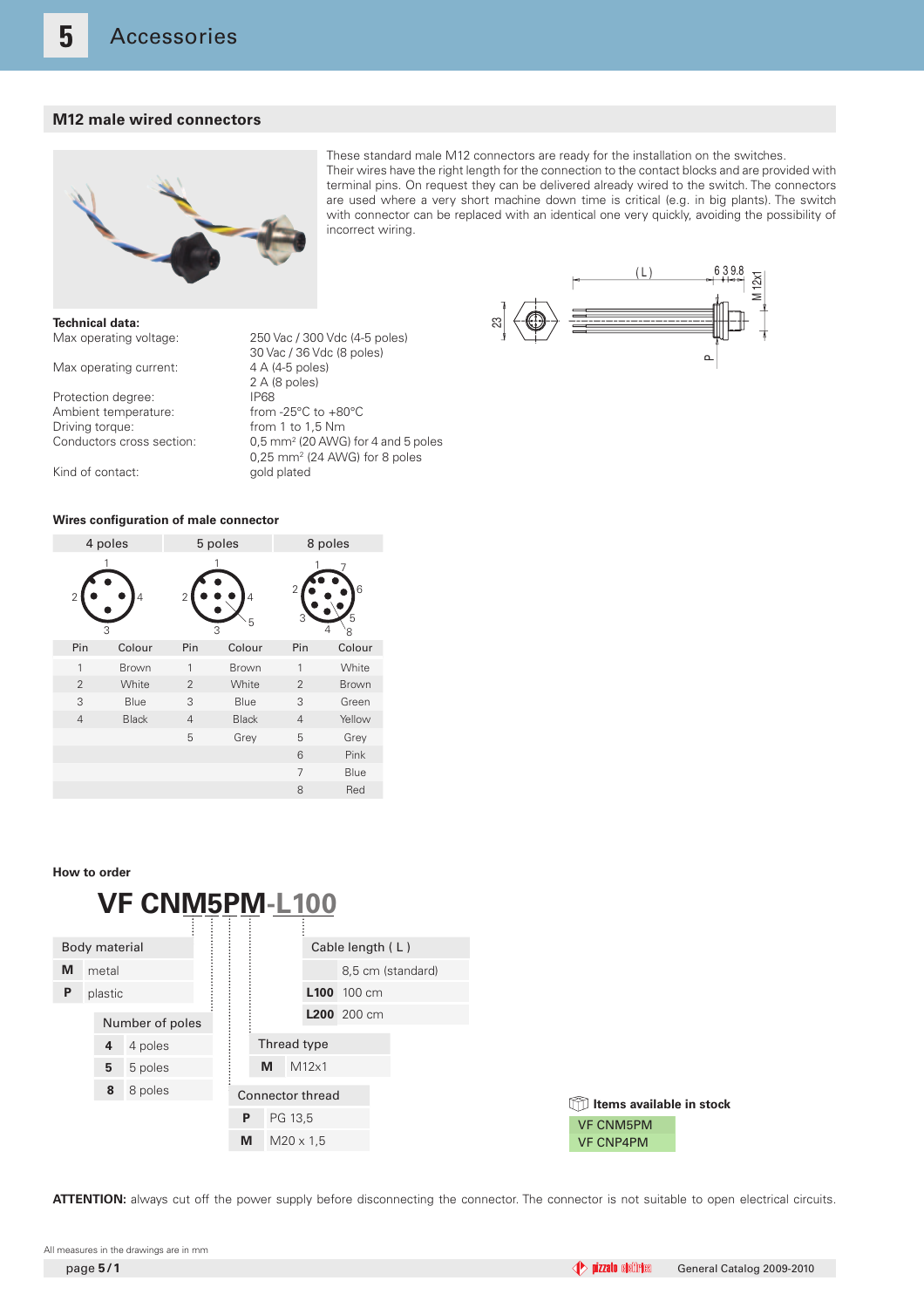## **M12 female wired connectors**



**Technical data:** Max operating voltage: 250 Vac / 300 Vdc (4-5 poles)

30 Vac / 36 Vdc (8 poles)<br>Max operating current:  $4 \text{ A } (4-5 \text{ poles})$  2 A (8 poles) Protection degree: IP68<br>Ambient temperature: from

Conductors cross section:

Minimal bending radius: > cable diameter x 10

#### **Wires configuration of female connector**

| 4 poles        |              | 5 poles        |              | 8 poles        |        |  |
|----------------|--------------|----------------|--------------|----------------|--------|--|
| 3<br>4         |              | 3<br>5<br>4    |              | 5<br>6<br>8    |        |  |
| Pin            | Colour       | Pin            | Colour       | Pin            | Colour |  |
| 1              | Brown        | 1              | Brown        | 1              | White  |  |
| $\overline{2}$ | White        | $\overline{2}$ | White        | $\overline{2}$ | Brown  |  |
| 3              | Blue         | 3              | Blue         | 3              | Green  |  |
| $\overline{4}$ | <b>Black</b> | $\overline{4}$ | <b>Black</b> | $\overline{4}$ | Yellow |  |
|                |              | 5              | Grey         | 5              | Grey   |  |
|                |              |                |              | 6              | Pink   |  |
|                |              |                |              | 7              | Blue   |  |
|                |              |                |              | 8              | Red    |  |

4 A (4-5 poles) 2 A (8 poles)

**Technical data:**

• Self locking ring nut

• Polyurethane connector body

• Gold plated contact (resistance  $< 5$  m $\Omega$ )

• Class 6 rated copper of the wire according to VDE 0295

• High flexibility wire suitable to be used in movable chains

0,34 mm<sup>2</sup> (22 AWG) for 4 poles 0,25 mm<sup>2</sup> (24 AWG) for 5 and 8 poles

from -25°C to +90°C for fixed laying from -15°C to +90°C for dynamic lying

**How to order**

|        |            | <b>VF CA4ED3M</b>       |                     |                                        |
|--------|------------|-------------------------|---------------------|----------------------------------------|
|        |            | Number of poles         |                     | Thread type                            |
| 4      |            | 4 poles                 |                     | M12x1<br>M                             |
| 5<br>8 |            | 5 poles<br>8 poles      |                     | Cable length (L)                       |
|        |            | Sheath covering         | 1                   | 1 meter                                |
| P<br>U | <b>PUR</b> | PVC (standard)          | $\overline{2}$<br>3 | 2 meters<br>3 meters (standard)        |
| E.     |            | <b>PVC CEI 20-22 II</b> | 4<br>5              | 4 meters<br>5 meters (standard)        |
|        |            | Type of connector       | $\cdots$            |                                        |
|        | D          | straight (standard)     | $\bf{0}$            | 10 meters<br>Other length available on |
|        | G          | elbow                   | request             |                                        |

ATTENTION: always cut off the power supply before disconnecting the connector. The connector is not suitable to open electrical circuits.

Items with code on the **green** background are available in stock

Ø

Ø

Ø



ø d: 5 mm for 4 and 5 poles 6 mm for 8 poles

**4A**

**4B**

**1B**

**2**

**2A**

**2B**

**2C**

**2D**

**2E**

**3**

**3A**

**3B**

**1A**

**1**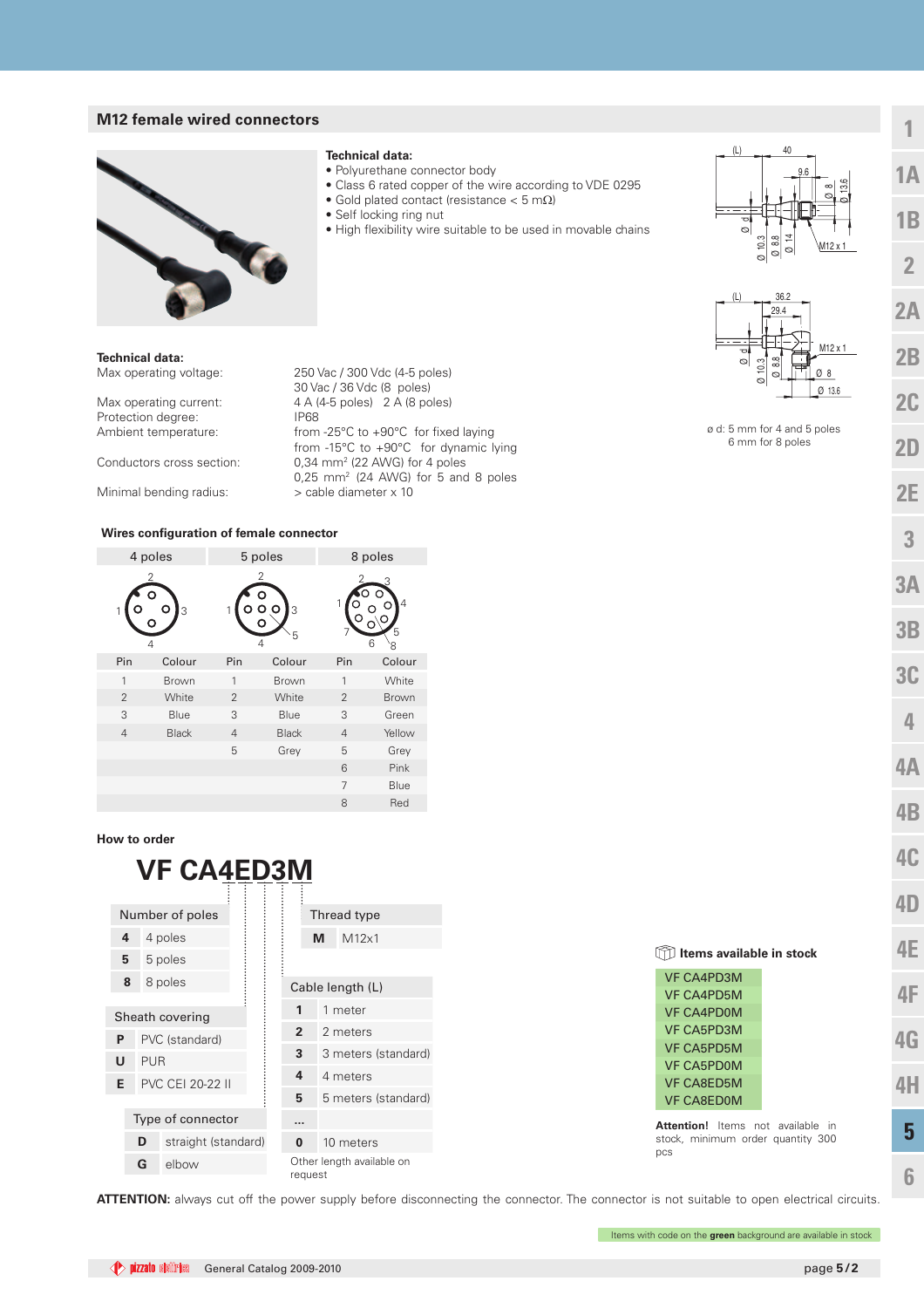### **M8 female wired connectors**



#### **M23 female connectors with 12 poles without cable**



#### **Technical data:**

Max operating voltage: 300 Vac Max operating current: 8 A<br>Protection degree: 1967 / IP69K Ambient temperature: Driving torque: from 1 to 1,5 Nm Pollution degree: 3 Connection cycles: > 1000

Housing: metal made, nickel plated Dielectric strength: 2500 Vac for one minute<br>
Max operating current: 8 A Protection degree: IP67 / IP69K<br>Ambient temperature: from -40°C to +125°C Kind of contact: gold plated (resistance  $<$  3 m $\Omega$ )



68.3

50

Ø26.2

24

#### **Pin configuration of female connector without cable**



| Article          | Description                                                                                    |
|------------------|------------------------------------------------------------------------------------------------|
| <b>VF AC2205</b> | Nut fastener                                                                                   |
|                  | M23 connector nut fastener<br>VF CBSM12DS<br>A single nut is compatible<br>with all connectors |

**How to order**



All measures in the drawings are in mm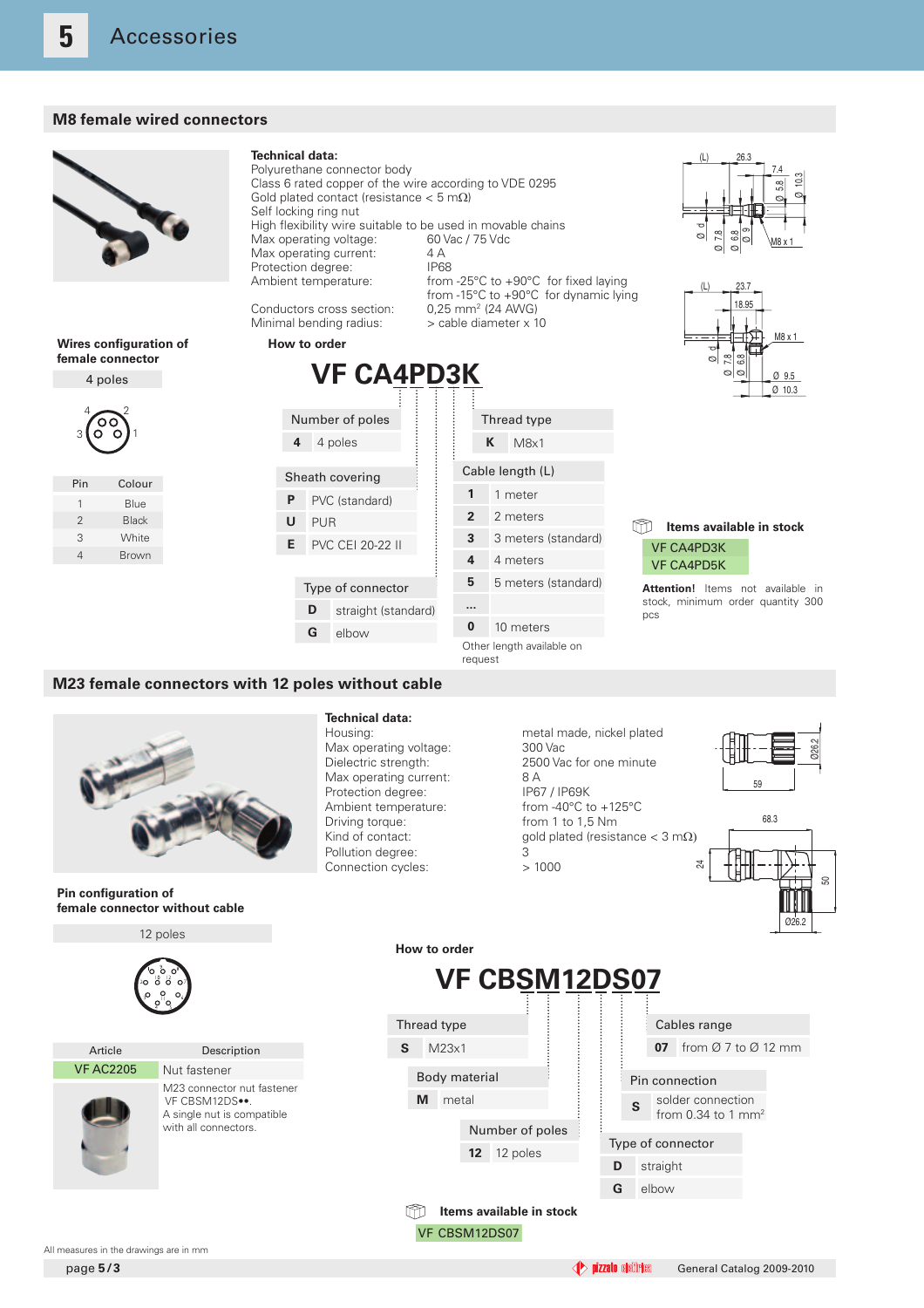### **M12 wireable female connectors**

|                     | Technical data:<br>Polymer connector body.<br>Golden contacts version (8 poles)<br>Wire connection screw terminals<br>Max operating voltage<br>Max current<br>Protection degree<br>Ambient temperature<br>Wires cross section | 250 Vac / 300 Vdc (4-5 poles)<br>30 Vac / 36 Vdc (8 poles)<br>4 A (4-5 poles), 2 A (8 poles)<br>IP67<br>from -25 $\degree$ C a +90 $\degree$ C<br>0.25 mm <sup>2</sup> (24 AWG) / 0.5 mm <sup>2</sup> (20 AWG) | 53<br>ଟ |          |
|---------------------|-------------------------------------------------------------------------------------------------------------------------------------------------------------------------------------------------------------------------------|----------------------------------------------------------------------------------------------------------------------------------------------------------------------------------------------------------------|---------|----------|
| Article             | Description                                                                                                                                                                                                                   |                                                                                                                                                                                                                |         | n° poles |
| <b>VF CBMP4DM04</b> | M12 wireable female connector, straight, for multipolar cables from 4 to 6,5 mm                                                                                                                                               |                                                                                                                                                                                                                |         | 4        |
| VF CBMP5DM04        | M12 wireable female connector, straight, for multipolar cables from 4 to 6,5 mm                                                                                                                                               |                                                                                                                                                                                                                |         | 5        |
| <b>VF CBMP8DM04</b> | M12 wireable female connector, straight, for multipolar cables from 4 to 7 mm                                                                                                                                                 |                                                                                                                                                                                                                |         | 8        |

| Wiretrap cable glands |  |
|-----------------------|--|
|                       |  |

The design of this cable gland improves the retention forces of the wires. Each type of cable gland accepts a wider range of cable diameters.

**Technical data:** Body and nut material: halogen free polymer Protection degree: IP67<br>Driving torque: from

from 3 to 4 Nm

**10 pcs** packs

**1B**

**2**

**2A**

**2B**

**2C**

**2D**

**2E**

**3**

**3A**

**4D**

**4E**

**4F**

**4G**

**1**

**1A**

| Article     | Description                                                                  | $\bigcirc$ м | N   | $\Omega$ | P            |                |
|-------------|------------------------------------------------------------------------------|--------------|-----|----------|--------------|----------------|
| VF PAP13C6N | Cable glands PG 13,5 for $\varnothing$ 6 to $\varnothing$ 12 mm cables range | 24           | 9   | 24       | PG 13,5      | 3B             |
| VF PAM20C6N | Cable glands M20x1,5 for $\varnothing$ 6 to $\varnothing$ 12 mm cables range | 24           | 9   | 24       | M20x1,5      |                |
| VF PAP13C3N | Cable glands PG 13,5 for $\varnothing$ 3 to $\varnothing$ 7 mm cables range  | 24           | 9   | 24       | PG 13,5      | 3G             |
| VF PAM20C3N | Cable glands M20x1.5 for $\varnothing$ 3 to $\varnothing$ 7 mm cables range  | 24           | 9   | 24       | M20x1,5      |                |
| VF PAP13C5N | Cable glands PG 13.5 for $\varnothing$ 5 to $\varnothing$ 10 mm cables range | 22           | 7,5 | 23       | PG 13.5      | $\overline{4}$ |
| VF PAM20C5N | Cable glands M20x1,5 for $\varnothing$ 5 to $\varnothing$ 10 mm cables range | 22           | 7,5 | 23       | M20x1,5      |                |
| VF PAP11C5N | Cable glands PG 11 for $\varnothing$ 5 to $\varnothing$ 10 mm cables range   | 22           | 7,5 | 23       | <b>PG 11</b> | 4Д             |
| VF PAM16C5N | Cable glands M16x1,5 for $\varnothing$ 5 to $\varnothing$ 10 mm cables range | 22           | 7.5 | 23       | M16x1,5      |                |
| VF PAP11C4N | Cable glands PG 13,5 for $\varnothing$ 4 to $\varnothing$ 8 mm cables range  | 22           | 7,5 | 23       | <b>PG 11</b> |                |
| VF PAM16C4N | Cable glands M20x1,5 for Ø 4 to Ø 8 mm cables range                          | 22           | 7,5 | 23       | M16x1,5      | 4B             |
| VF PAP11C3N | Cable glands PG 11 for $\varnothing$ 3 to $\varnothing$ 7 mm cables range    | 22           | 7,5 | 23       | <b>PG 11</b> |                |
| VF PAM16C3N | Cable glands M16x1.5 for $\varnothing$ 3 to $\varnothing$ 7 mm cables range  | 22           | 7,5 | 23       | M16x1,5      | 4C             |
|             |                                                                              |              |     |          |              |                |

## **Thread adapters 100 pcs** packs

With these adapters it is possible to offer to the customers the same product with different threaded cable entries, while only having to stock a single product and many kinds of adapters.



# **Technical data:**

Body material: glass-reinforced polymer resin<br>
Driving torque: from 3 to 4 Nm from 3 to 4 Nm



| Article          | Description                       | X                | Y              |   | K  | く 〉F |   |
|------------------|-----------------------------------|------------------|----------------|---|----|------|---|
| VF ADPG13-PG11   | Adapter from PG 13,5 to PG 11     | PG 13.5          | <b>PG 11</b>   | 9 | 12 | 22   |   |
| VF ADPG13-M20    | Adapter from PG 13,5 to M20x1,5   | PG 13.5          | M20x1.5        | 9 | 14 | 24   | 5 |
| VF ADPG13-1/2NPT | Adapter from PG 13,5 to 1/2 NPT   | PG 13.5          | <b>1/2 NPT</b> | 9 | 14 | 24   |   |
| VF ADPG11-1/2NPT | Adapter from PG 11 to 1/2 NPT     | <b>PG 11</b>     | $1/2$ NPT      |   | 14 | 24   |   |
| VF ADPG11-PG13   | Adapter from PG 11 to PG 13,5     | <b>PG 11</b>     | PG 13.5        |   | 14 | 24   | 6 |
| VF ADM20-1/2NPT  | Adapter from M20 x 1,5 to 1/2 NPT | $M20 \times 1.5$ | <b>1/2 NPT</b> | 9 | 14 | 24   |   |

Items with code on the **green** background are available in stock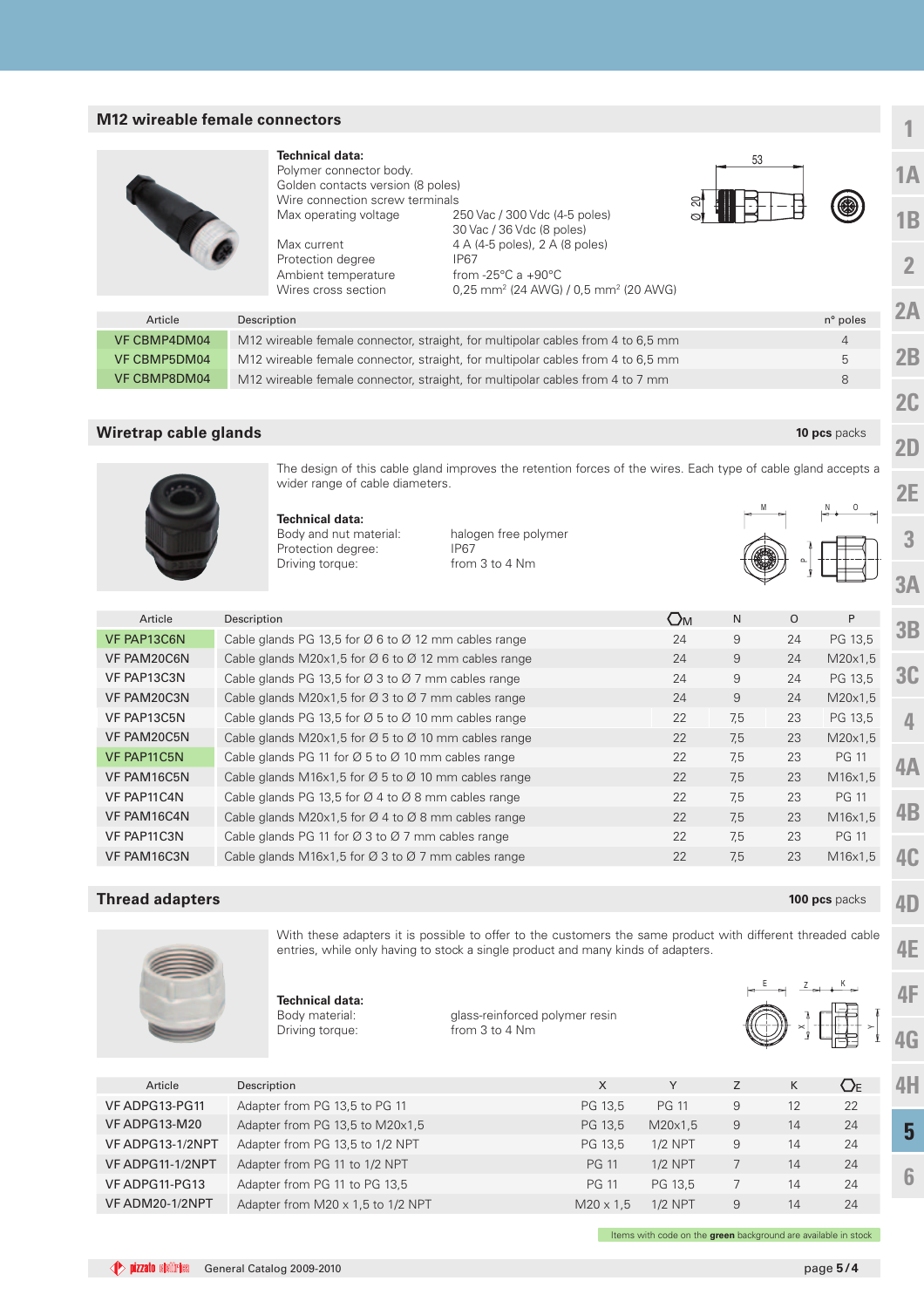## **Protection plugs**

|                   | Technical data:<br>Body material:<br>halogen free polymer<br>Protection degree:<br><b>IP67</b><br>Driving torque:<br>from $1.2$ to $2$ Nm | $\equiv$ | $\mathbf{m}$ |
|-------------------|-------------------------------------------------------------------------------------------------------------------------------------------|----------|--------------|
| Article           | Description                                                                                                                               | A        | B            |
| <b>VF PTG13,5</b> | Protection plug PG13,5                                                                                                                    | 25       | PG 13,5      |
| VF PTM20          | Protection plug M20x1,5                                                                                                                   | 25       | M20x1,5      |
| VF PTG11          | Protection plug PG11                                                                                                                      | 23       | <b>PG 11</b> |
| VF PTM16          | Protection plug M16x1,5                                                                                                                   | 23       | M16x1,5      |
|                   |                                                                                                                                           |          |              |

| <b>Plastic threaded nuts</b> |                                                      |                                                    | 100 pcs packs |
|------------------------------|------------------------------------------------------|----------------------------------------------------|---------------|
|                              | Technical data:<br>Body material:<br>Driving torque: | glass-reinforced polymer resin<br>from 1,2 to 2 Nm | .<br> <br>    |
| Article                      | Description                                          |                                                    | P             |
| VF DFPP13                    | Plastic threaded nut PG13,5                          |                                                    | PG 13,5       |
| VF DFPM20                    | Plastic threaded nut M20x1,5                         |                                                    | M20x1,5       |

| <b>Chock plugs</b> |                                                                            |                                             |                | 100 pcs packs |
|--------------------|----------------------------------------------------------------------------|---------------------------------------------|----------------|---------------|
|                    | Technical data:<br>Body material:<br>Protection degree:<br>Driving torque: | halogen free polymer<br><b>IP40</b><br>1 Nm | ന              |               |
| Article            | Description                                                                |                                             | $\overline{A}$ | B             |
| VF PFM20C8N        | Chock plug for cable from Ø 8 to Ø 9 mm, threaded M20                      | 7,5                                         | M20x1,5        |               |
|                    |                                                                            |                                             |                |               |

## **Metal fixing plates**



Metal fixing plate, designed to fix rope switches on ceiling. The plate is provided with many fixing holes suitable for all switches series. It is supplied without screws.

Article Description VF SFP2 Fixing plates for ceiling installations **100 pcs** packs